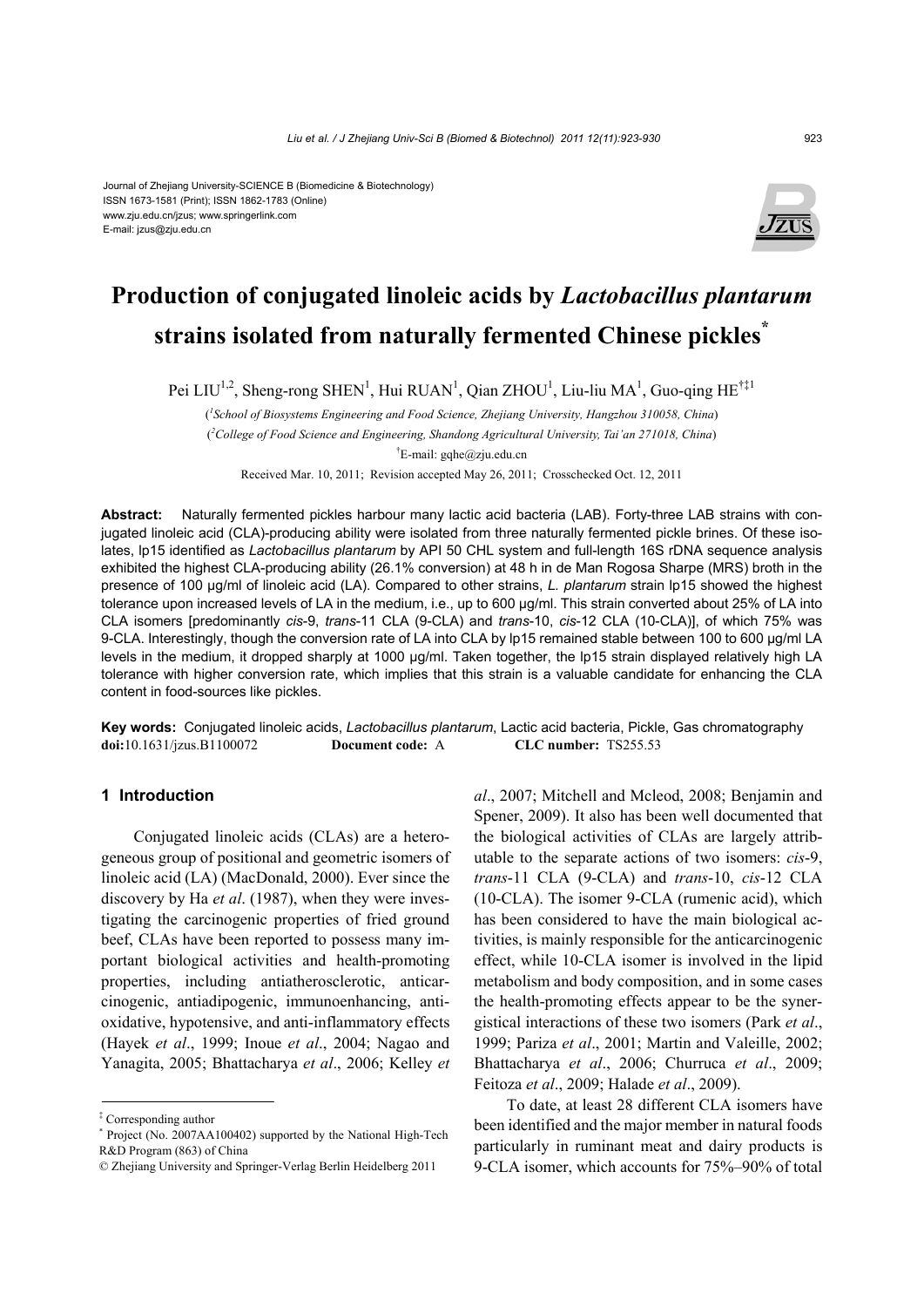CLAs (Kelley *et al*., 2007). In the case of 10-CLA, vegetable oils and partially hydrogenated oils such as shortenings and margarines are the main sources (Wall *et al*., 2008). The levels of CLAs in dairy products, however, are much lower than the levels needed to play a physiological role in human (Chung *et al*., 2008). Although substantial amounts of 9- and 10-CLAs can be produced commercially by chemical isomerization, they are contaminated with a variety of other isomers and toxic substances and cannot be used directly. Due to the high cost and difficulties in isomer purification, such synthesized CLAs are not reliable dietary sources at present (Pariza *et al*., 2001; Mitchell and Mcleod, 2008).

To increase the intake of CLAs, dietary and non-dietary manipulations on food products have been routinely employed (Wall *et al*., 2008). Supplementing the ruminant diet with plant oils or animal fats that contain either LA or linolenic acid is important and popular practices on elevating food-sourced CLAs (Donovan *et al*., 2000; Jones *et al*., 2000; Chouinard *et al*., 2001; Peterson *et al*., 2002; Lock *et al*., 2005). On the other hand, non-dietary methods especially CLA synthesis via food-grade bacterial strains are extensively utilized and attracting more and more world-wide attentions, which represents a more promising scheme in producing dietary CLAs (van Nieuwenhove *et al*., 2007; Wall *et al*., 2008).

Although species of propionibacterium, clostridium, and butyrivibrio possess the ability of converting LA into CLA isomers, lactic acid bacteria (LAB) strains, especially lactobacillus, are the most widely utilized sources in dietary CLA production (Jiang *et al*., 1998; Alonso *et al*., 2003; Coakley *et al*., 2003; Kishino *et al*., 2003; Ogawa *et al*., 2005; Peng *et al*., 2007; Chung *et al*., 2008; Zeng *et al*., 2009). Fermented pickles not only are world-widely enjoyed as delicious and nutritious side dishes, but also are fertile grounds for invaluable lactobacillus strains with great utilization potentials (Sanchez *et al*., 2004; Plengvidhya *et al*., 2007). The natural fermentation of Chinese sauerkraut or pickle by LAB has quite a long history in China. In order to isolate and identify lactobacillus strains possessing high abilities of CLA production from the naturally fermented Chinese pickles, we carried out this investigation and discovered one strain, termed lp15, as a prospective candidate.

#### **2 Materials and methods**

#### **2.1 Bacteria screening and growth conditions**

Three kinds of naturally fermented Chinese pickles were bought from a supermarket in Hangzhou, Zhejiang Province, China. The diluted pickle brines were coated on a culture dish with de Man Rogosa Sharpe (MRS) medium and cultured at 30 or 37 °C for 48 h in an anaerobic incubator (Model YQX-II, Shanghai CIMO Medical Instrument Co., China). Seventy-eight strains were primarily screened from the pickle brines with the gradient dilution method (Zeng *et al*., 2009). The culture was activated at least twice before each experiment by inoculating 1% of subcultures in MRS at 30 or 37 °C for 24 h under facultative anaerobic conditions, which were achieved by sparging nitrogen gas into the boiling medium for 5 min.

## **2.2 CLA determination and analysis**

An emulsion of LA (purity 99%, density 0.903 g/ml; Sigma) at 100 mg/ml was prepared in  $1\%$ (v/v) polyoxyethylene sorbitan monooleate (Tween 80) by sonication for 1 min to improve its solubility and then filter-sterilized (pore size, 0.2 µm). All the strains primarily screened from the pickles were incubated with 10 ml MRS medium containing 100 µg/ml of LA in 15 mm×160 mm tubes at 30 °C for 48 h. The CLAs were extracted by using hexane/ isopropanol  $(2:1, v/v)$  solution at room temperature, and the extracts were washed with distilled water and then dehydrated with anhydrous sodium sulfate. The absorption value was determined from 190 to 300 nm and the characteristic absorption peak at 233 nm indicates the presence of CLA (Barrett *et al*., 2007). The absorption value at 233 nm was then recorded and the CLA concentration was calculated from the standard curve constructed from standard CLAs (Sigma), while the hexane extract of MRS broth without any strain was used as blank control. The linear regression equation of the standard curve was *A*=0.1058*C*+ 0.1452 (*A* refers to the absorption value of CLA at 233 nm; *C* refers to the CLA concentration;  $R^2$ =0.9996). The CLA content of each sample supernatant was determined according to the equation and the strains with CLA production ability were selected.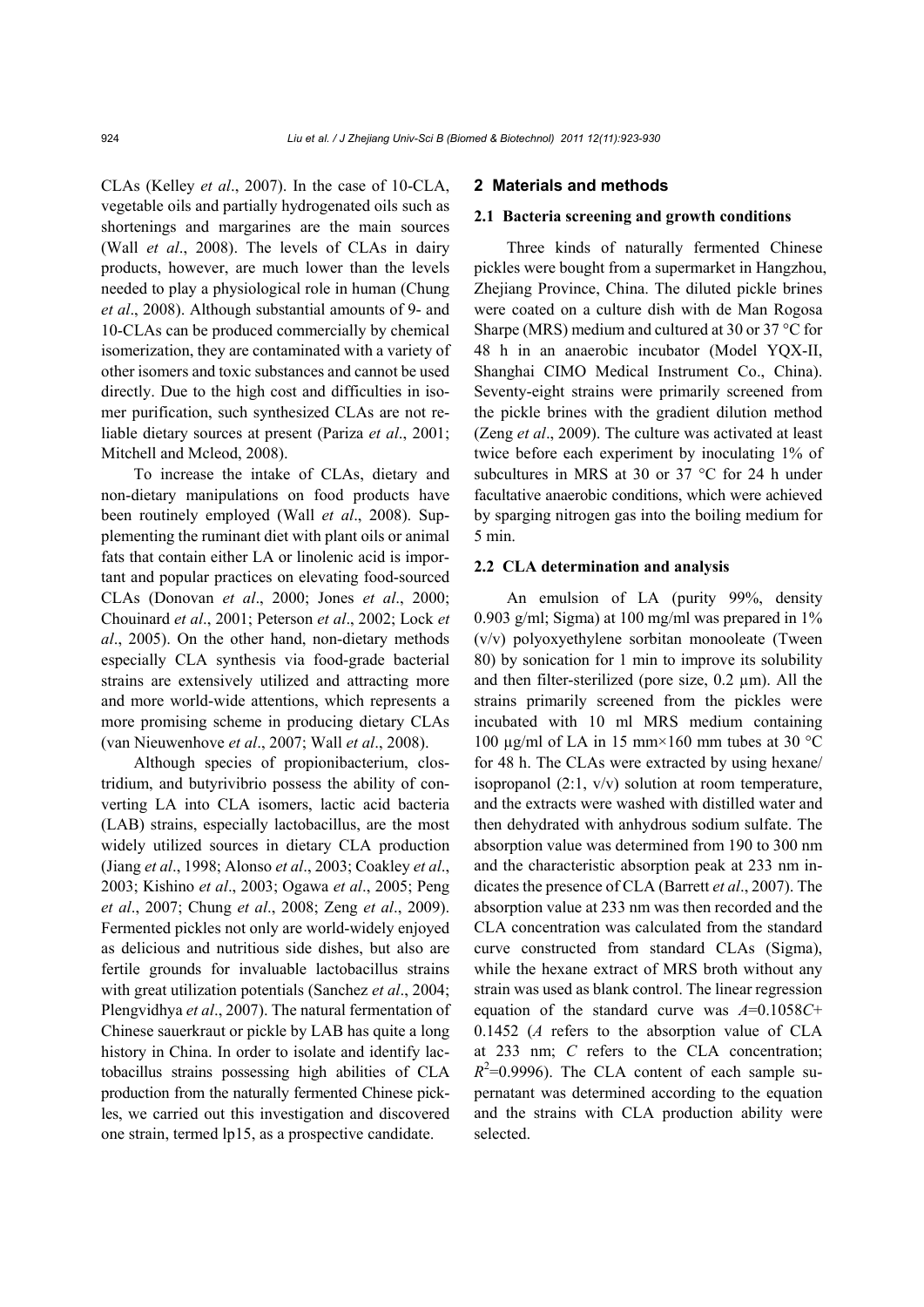For gas chromatography (GC), the CLA extract was recovered and dried with nitrogen gas at 70 °C in the Zymark evaporator. The dried sample was redissolved in 500 µl hexane and derivatized to methyl ester with 1 ml of 5.0%  $(v/v)$  HCl in methanol solution at 100 °C for 60 min (Jung *et al*., 2006). The methyl esters of CLA were analyzed using a GC system (Agilent Technologies, Series HP7890, Wilmington, Delaware, USA) equipped with an automatic injector, a flame ionization detector (FID), and an HP-88 capillary column (60 m×0.25 mm i.d.×  $0.20 \mu m$  film thickness). A total of 1  $\mu$ l of sample was injected and the GC conditions were: injector and detector temperatures were 250 °C; oven temperature started at 90°C (5 min hold), increased to 180 °C at 10  $\degree$ C/min (10 min hold), ramped to 220  $\degree$ C at 5 °C/min (10 min hold), and then reached 250 °C at 5 °C/min (final 10 min hold). Hydrogen was used as the carrier gas.

# **2.3 Strain identification by 16S rDNA and API 50 CHL system**

Biochemical strain identification was carried out according to the API 50 CHL system (BioMerieux Vitek, France). A total of 100 µl of bacterial suspension was inoculated into the 50 tubes on a clean bench and sterile liquid paraffin was added to maintain the anaerobic condition. The API 50 CHL strip was then cultured at 30 °C for 24 to 48 h. Data analysis and strain identification were performed by the Biolog microbial identification system (BMIS, Biolog Inc., Hayward, CA, USA).

Genotypical identification based on 16S rDNA was performed as described by Woo *et al*. (2000). Genomic DNA was extracted according to the cetyltrimethylammonium bromide (CTAB)/NaCl procedure (Wilson, 1997) and the 16S rDNA gene was amplified by polymerase chain reaction (PCR) using primers 16S5' (AGAGTTTGATCCTGGCTCAG) and 16S3′ (GGTTACCTTGTTACGACTT) modified according to Woo *et al*. (2000). The PCR program is consisted of 10 min at 94 °C, followed by 30 cycles of 30 s at 94 °C, 1 min at 55 °C, and 1 min at 72 °C, and then a 5-min elongation at 72 °C. PCR products were purified using a QIAquick PCR purification kit (Qiagen Inc., Valencia, CA, USA) and sequenced commercially (Shanghai Sangon Biologic Engineering Technology & Services Co., China). The sequence was submitted to GenBank (accession No. FJ763580) and analyzed by performing a BLAST search of nonredundant DNA sequence database (http://www. ncbi.nlm.nih.gov/).

# **2.4 Growth rate and CLA production of strain lp15 under different LA concentrations**

To evaluate the growth rate of lp15 in the presence of LA, 1% inocula were added to the MRS broth supplemented with different concentrations of LA (0, 100, 200, 600, and 1000 µg/ml), and the viable counts were determined at 0, 12, 24, 36, and 48 h using the pour plate method on the MRS agar plate which was cultured at 30 °C in an anaerobic incubator, and expressed as colony forming units (CFUs) per ml. CLA production was also determined after incubation for 48 h with different concentrations of LA (100, 200, 600, and 1000  $\mu$ g/ml) and the transformation efficiency was expressed as percentage of LA added.

#### **2.5 Statistical analyses**

All incubations were performed at least three times. Mean values and standard deviations (SDs) of the data were shown. All data were processed via software DPS 7.05.

## **3 Results and discussion**

# **3.1 CLA-producing abilities of bacterial strains selected from pickles**

After bacterial screening, 43 LAB strains with CLA-producing abilities were isolated from three kinds of pickled vegetable brines and the CLA yields varied from 5.6 to 26.1  $\mu$ g/ml (Fig. 1). Among them, five strains (designated lp10, lp15, lp19, lp26, and lp34) produced more than 20.0 µg/ml CLAs and strain lp15 exhibited the highest CLA-producing ability, with a CLA yield of 26.1 µg/ml. The corresponding conversion rate was 26.1%. The LA conversion rate of lp15 was relatively high compared with other strains, for example, *Lactobacillus acidophilus* CRL730 (23.8%), *L. acidophilus* Q42 (20.0%), *Lactobacillus casei* CRL87 (17%), and *Lactobacillus plantarum* NCUL005 (27.6%) (van Nieuwenhove *et al*., 2007; Zeng *et al*., 2009).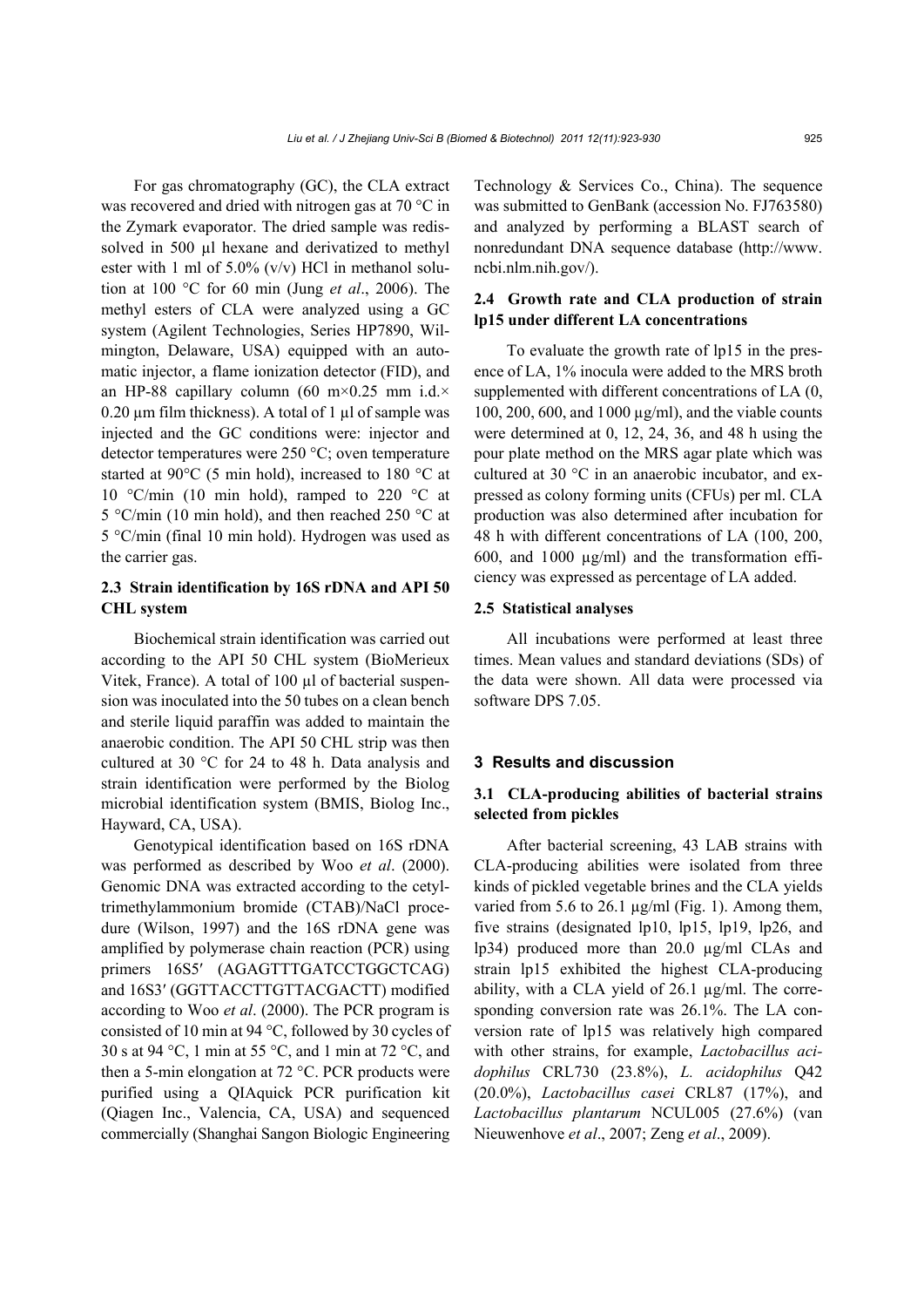

**Fig. 1 CLA-producing profile of 43 bacterial strains isolated from pickles grown in the MRS medium containing 100 µg/ml LA at 30 °C for 48 h**  Data are shown as means±SD

## **3.2 Identification of strain lp15**

The API system was efficient in bacterial identification, which was able to identify approximately 95.6%–98.6% of lactobacillus and streptococci species (Carmen Collado and Hernandez, 2007). Thus, the API system was employed to identify strain lp15. As shown in Table 1, lp15 could make use of 22 kinds of carbohydrates in 24 h and two other kinds in 48 h among all the 49 kinds of carbon sources tested. The carbohydrate preferences of lp15 accorded with the utilization characteristics of *L. plantarum*. Accordingly, strain lp15 was preliminarily classified as *L. plantarum*. In addition, the 16S rDNA gene of strain lp15 was sequenced in order to further confirm the classification result. The

**Table 1 Test results with the API 50 CHL systems—utilization situation of 49 kinds of carbon sources by strain lp15 at 30 °C for 24 and 48 h** 

| Micropore      | Carbon source                       | Utilization<br>situation<br>(24/48 h) | Micropore | Carbon source                | Utilization<br>situation<br>(24/48 h) |
|----------------|-------------------------------------|---------------------------------------|-----------|------------------------------|---------------------------------------|
| $\mathbf{0}$   | Water                               | $-/-$                                 | 25        | Esculine citrate de fer      | $+/+$                                 |
| 1              | Glycerol                            | $-\sqrt{w}$                           | 26        | Salicine                     | $+/+$                                 |
| $\overline{c}$ | Erythritol                          | $-/-$                                 | 27        | D-cellobiose                 | $+/+$                                 |
| 3              | D-arabinose                         | $-/-$                                 | 28        | D-maltose                    | $+/+$                                 |
| 4              | L-arabinose                         | $-/-$                                 | 29        | D-lactose (d'origine bovine) | $-/-$                                 |
| 5              | D-ribose                            | $^{+/+}$                              | 30        | D-melibiose                  | $+/+$                                 |
| 6              | D-xylose                            | $-/-$                                 | 31        | D-saccharose                 | $+/+$                                 |
| 7              | L-xylose                            | $-/-$                                 | 32        | D-trehalose                  | $+/+$                                 |
| 8              | D-adonitol                          | $-/-$                                 | 33        | Inuline                      | $-/-$                                 |
| 9              | Methyl-β-D-xylopyranoside           | $-/-$                                 | 34        | D-melezitose                 | $+/+$                                 |
| 10             | D-galactose                         | $+/+$                                 | 35        | D-raffinose                  | $-/+$                                 |
| 11             | D-glucose                           | $+/+$                                 | 36        | Amidon                       | $-/-$                                 |
| 12             | D-fructose                          | $+/+$                                 | 37        | Glycogen                     | $-/-$                                 |
| 13             | D-mannose                           | $+/+$                                 | 38        | Xylitol                      | $-/-$                                 |
| 14             | L-sorbose                           | $-/-$                                 | 39        | Gentiobiose                  | $+/+$                                 |
| 15             | L-rhamnose                          | $-/-$                                 | 40        | D-turanose                   | $-/+$                                 |
| 16             | Dulcitol                            | $-/-$                                 | 41        | D-lyxose                     | $-/-$                                 |
| 17             | Inositol                            | $-/-$                                 | 42        | D-tagatose                   | $-/-$                                 |
| 18             | D-mannitol                          | $^{+/+}$                              | 43        | D-fucose                     | $-/-$                                 |
| 19             | D-sorbitol                          | $-/-$                                 | 44        | L-fucose                     | $-/-$                                 |
| 20             | Methyl- $\alpha$ -D-mannopyranoside | $^{+/+}$                              | 45        | D-arabitol                   | $+/+$                                 |
| 21             | Methyl- $\alpha$ -D-glucopyranoside | $^{+/+}$                              | 46        | L-arabitol                   | $-/-$                                 |
| 22             | N-acetylglucosamine                 | $^{+/+}$                              | 47        | Potassium gluconate          | $+/+$                                 |
| 23             | Amygdaline                          | $^{+/+}$                              | 48        | Potassium 2-ketogluconate    | $-/-$                                 |
| 24             | Arbutin                             | $+/+$                                 | 49        | Potassium 5-ketogluconate    | $-/-$                                 |

+: utilization-positive; −: utilization-negative; w: weak utilization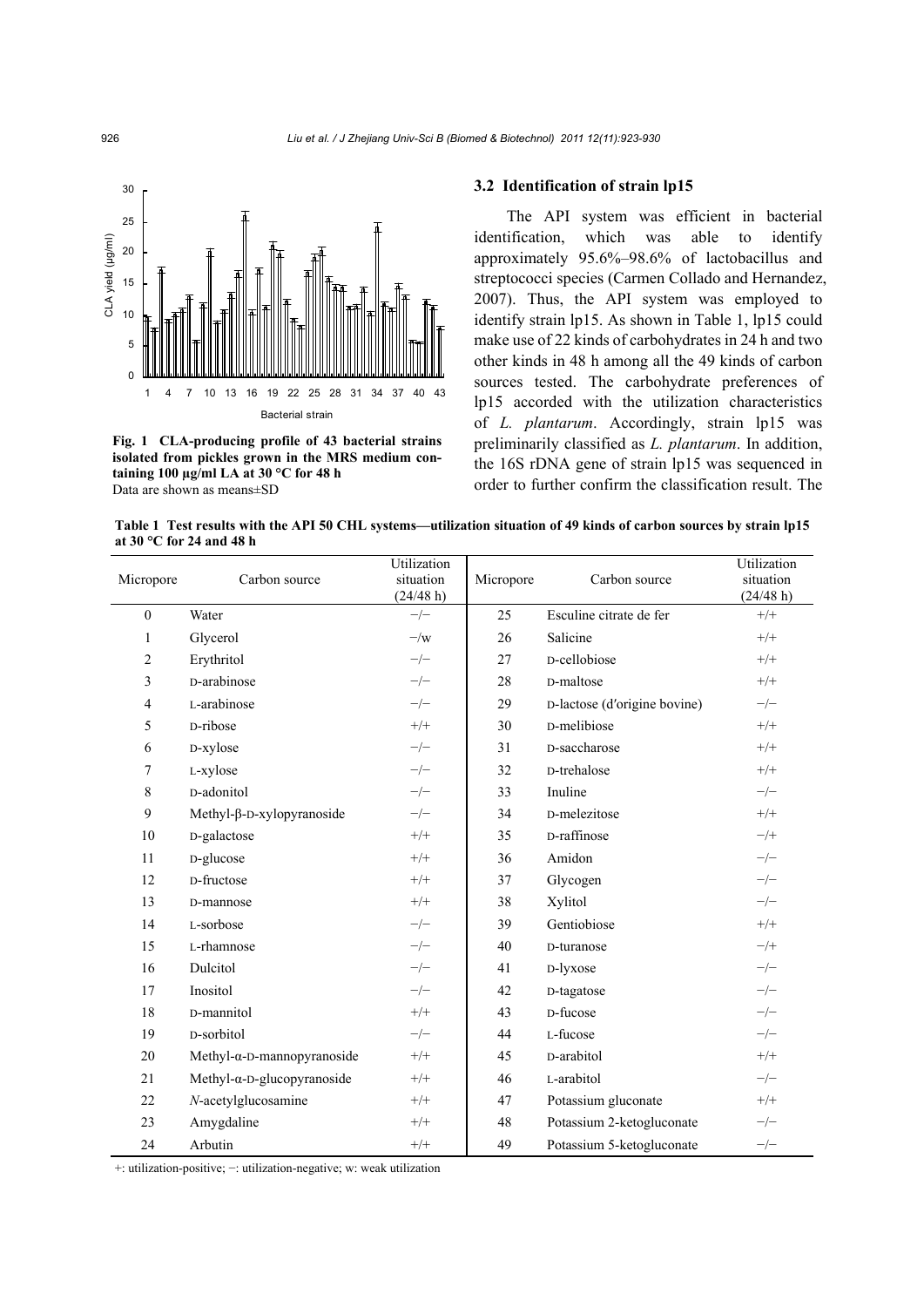corresponding PCR product was 1471 bp (GenBank accession No. FJ763580). The bacterial strain identification was then determined by BLAST, which revealed that the 16S rDNA sequence was most homologous to that of *L. plantarum*. Taken together, strain lp15 with maximum CLA-producing ability was identified as *L. plantarum*.

Intriguingly, the other four strains, with CLA yields higher than 20 µg/ml, were also identified as *L. plantarum* based on API 50 CHL system (data not shown). Consistent with our results, Zeng *et al*. (2009) also found that *L. plantarum* was the predominant LAB found in Chinese pickles. The LAB, especially *Lactobacillus* spp. were shown to be responsible for the fermentation of multiple dietary foods, such as *L. plantarum*, *Lactobacillus* fermentum in Almagro eggplants, *Lactobacillus sakei*, *Lactobacillus curvatus* and *L. plantarum* in dryly fermented sausage and *L. plantarum*, the dominant species in naturally fermented Turkish sucuk (Aymerich *et al*., 2003; Sanchez *et al*., 2004; Drosinos *et al*., 2007; Kaban and Kaya, 2008). The failure of obtaining other LAB species was probably due to experimental materials used or the relatively low CLA conversion ability of other species under our experimental conditions.

#### **3.3 Influence of LA on growth rate of lp15**

Although free LA serves as the direct precursor in CLA biosynthesis, it also inhibits bacterial growth, and the tolerance to LA varies among different strains (Jiang *et al*., 1998; Kim *et al*., 2000; van Nieuwenhove *et al.*, 2007). To evaluate LA tolerance of *L*. *plantarum* lp15, different titers of LA were supplemented to the MRS medium (final concentrations: 0, 100, 200, 600, and 1000 µg/ml). Cultured samples in the MRS broth containing different levels of LA were examined at regular intervals (0, 12, 24, 36, and 48 h) to determine the number of viable cells. As shown in Fig. 2, the growth rate of lp15 was hardly affected by 100 µg/ml of LA while the inhibitory effects aggravated when LA levels increased. Although previous studies found that even lower LA levels (25 µg/ml) could inhibit bacterial growth (Jiang *et al*., 1998), the lp15 strain was able to grow under much higher LA conditions (1000  $\mu$ g/ml), indicating a relatively high tolerance to LA (Fig. 2). It has been suggested that the conversion of free LA to CLA might function as a detoxification mechanism in bacteria and a stronger

LA tolerance implies a higher CLA productivity (Jiang *et al*., 1998; Kim *et al*., 2000; Ogawa *et al*., 2005; Chung *et al*., 2008). Therefore, screening bacterial strains with high LA tolerance might be a shortcut to obtain strains that can produce more CLAs.



**Fig. 2 Viable cell counts of** *L. plantarum* **lp15 in the MRS medium supplemented with 0, 100, 200, 600, and 1000 µg/ml LA after 0, 12, 24, 36, and 48 h of incubation at 30 °C**

## **3.4 CLA productivity of lp15 and composition analysis**

To determine the growth stage at which the CLAs were produced, we first analyzed the samples of the MRS broth supplemented with 200 µg/ml LA inoculated with lp15 after different periods (0, 12, 24, 36, 48, 60, and 72 h) of incubation at 30 °C. We found that the CLA content increased along with the fermentation progress before reaching the highest CLA production (48.7 µg/ml) after 48 h of incubation and then the CLA production declined sharply (Fig. 3). When different concentrations of LA were assayed, the similar tendency was observed (data not shown). We also discovered that most CLAs were produced at the stationary stage, similar to the findings of Lin *et al*. (1999) and Alonso *et al*. (2003).

Gas chromatograms of standard CLA and LA demonstrated that the retention times of LA, 9- and 10-CLA isomers were 31.26, 33.38, and 33.62 min, respectively (Fig. 4a). The contents of major CLA isomers and the conversion rate of lp15 during fermentation with increased LA concentration are shown in Table 2. After incubation at 30 °C for 48 h in the MRS medium containing 100 to 1000  $\mu$ g/ml of LA, the total CLA yield of lp15 was 26.1, 48.7, 141.8, and 72.2 µg/ml, and the corresponding conversion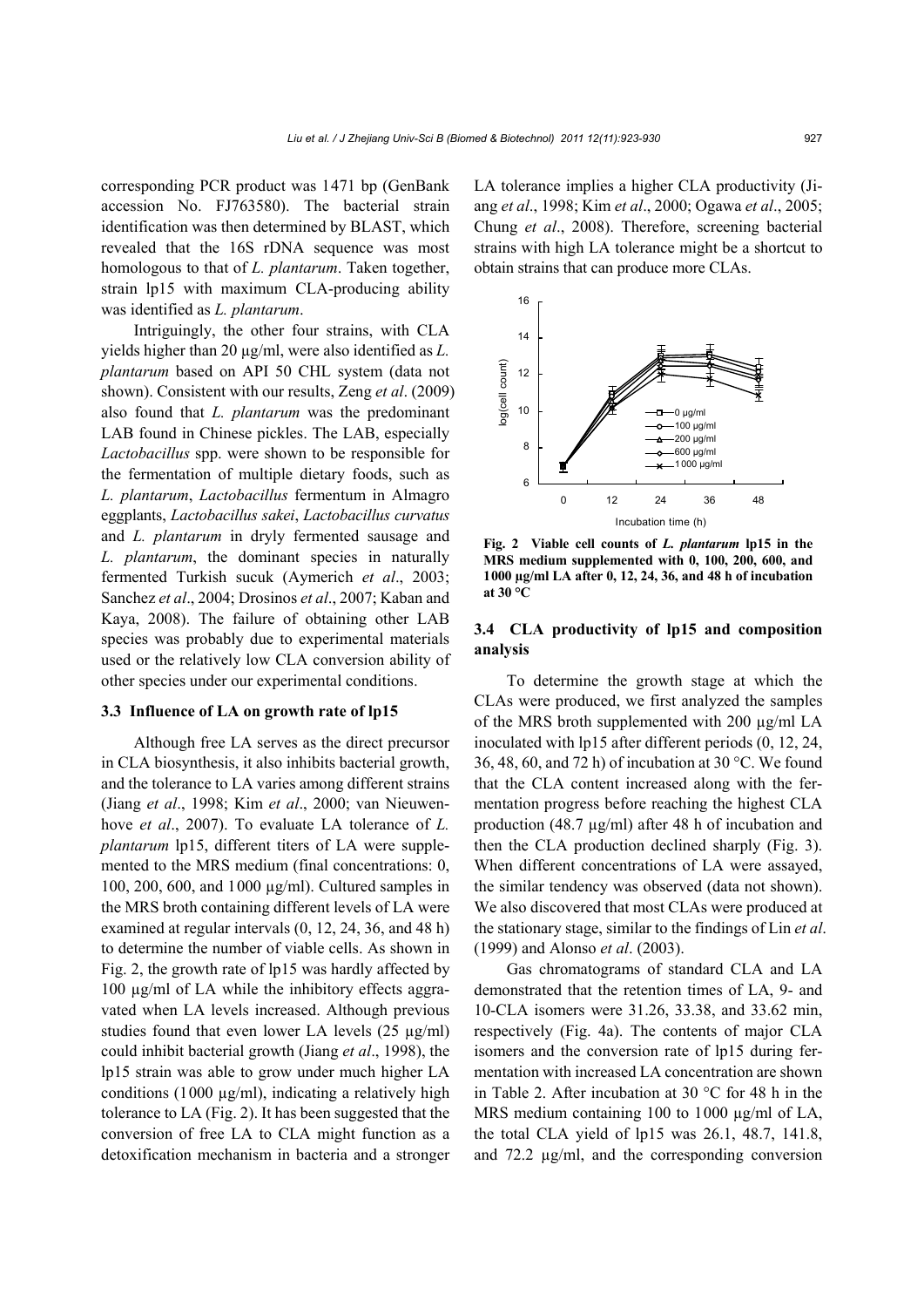

**Fig. 3 Total CLA produced by** *L. plantarum* **lp15 in the MRS medium supplemented with 200 µg/ml LA after 0, 12, 24, 36, 48, 60, and 72 h of incubation at 30 °C** 



**Fig. 4 Gas chromatograms of LA and CLA mixture (a) and fatty acid profile of the MRS medium supplemented with 200 µg/ml of LA and** *L. plantarum* **lp15 at 0 h (b) and after 48 h of incubation (c)** 

**Table 2 Production of individual isomers and total CLAs by** *L. plantarum* **lp15 in the MRS broth supplemented with 100, 200, 600, and 1000 µg/ml LA for 48 h of incubation at 30 °C**

| LA.          | $9$ -CLA                    | 10-CLA         |                | Total CLA Conversion |
|--------------|-----------------------------|----------------|----------------|----------------------|
| $(\mu g/ml)$ | $(\mu g/ml)$                | $(\mu$ g/ml)   | $(\mu g/ml)$   | rate $(\% )$         |
| 100          | $19.9 \pm 0.1$ <sup>*</sup> | $6.2 \pm 0.2$  | $26.1 \pm 0.3$ | 26.1                 |
| 200          | $37.2 \pm 0.5$              | 11 5 $\pm$ 0 3 | $48.7 \pm 0.8$ | 244                  |
| 600          | $109.2 \pm 0.2$             | 32.6 $\pm$ 0.4 | 141.8±0.6      | 23.6                 |
| 1 000        | 54.8 $\pm$ 0.8              | $17.4 \pm 0.4$ | $72.2 \pm 1.2$ | 72                   |
|              |                             |                |                |                      |

\* Data are expressed as means±SD

rate was 26.1%, 24.4%, 23.6%, and 7.2%, respectively. The lower conversion rate at higher LA concentration can be ascribed to the growth inhibitory effect of LA. Despite a sharp drop of CLA synthesis in the medium containing 1000 µg/ml LA, significant increases of CLA outputs were detected when increasing titers of LA (from 100 to 600  $\mu$ g/ml) were supplemented (Table 2). Quantitative analysis revealed that the 9- and 10-CLA isomers comprised about  $75\%$  (w/w) and  $25\%$  (w/w) of total CLAs produced by strain lp15, respectively (Table 2 and Fig. 4c). Different from strain lp15, three quarters of total CLAs produced by *L. plantarum* NCUL005 were comprised of 10-CLA isomer and 9-CLA isomer accounted for only about one fourth (Zeng *et al*., 2009).

The isolation and characterization of *L. plantarum* strain lp15 with a relatively high LA conversion rate and strong LA tolerance from naturally fermented pickles, not only added new bacterial strain source of producing beneficial compound CLAs, but also provided some premises for the future in production of fermented products enriched in CLAs in human diets. Next we will focus on enhancing the CLA-producing ability of this strain by optimizing the culture conditions, as well as mutagenesis or genetic engineering methods, such as whole-cell biocatalysis (Chen *et al*., 2011) or cell-surface displaying (Guo *et al*., 2010), and will try to expand its application in milk and vegetable fermentation.

### **4 Conclusions**

Forty-three LAB strains with CLA-producing ability were isolated from three kinds of naturally fermented pickles. Of these isolates, lp15 identified as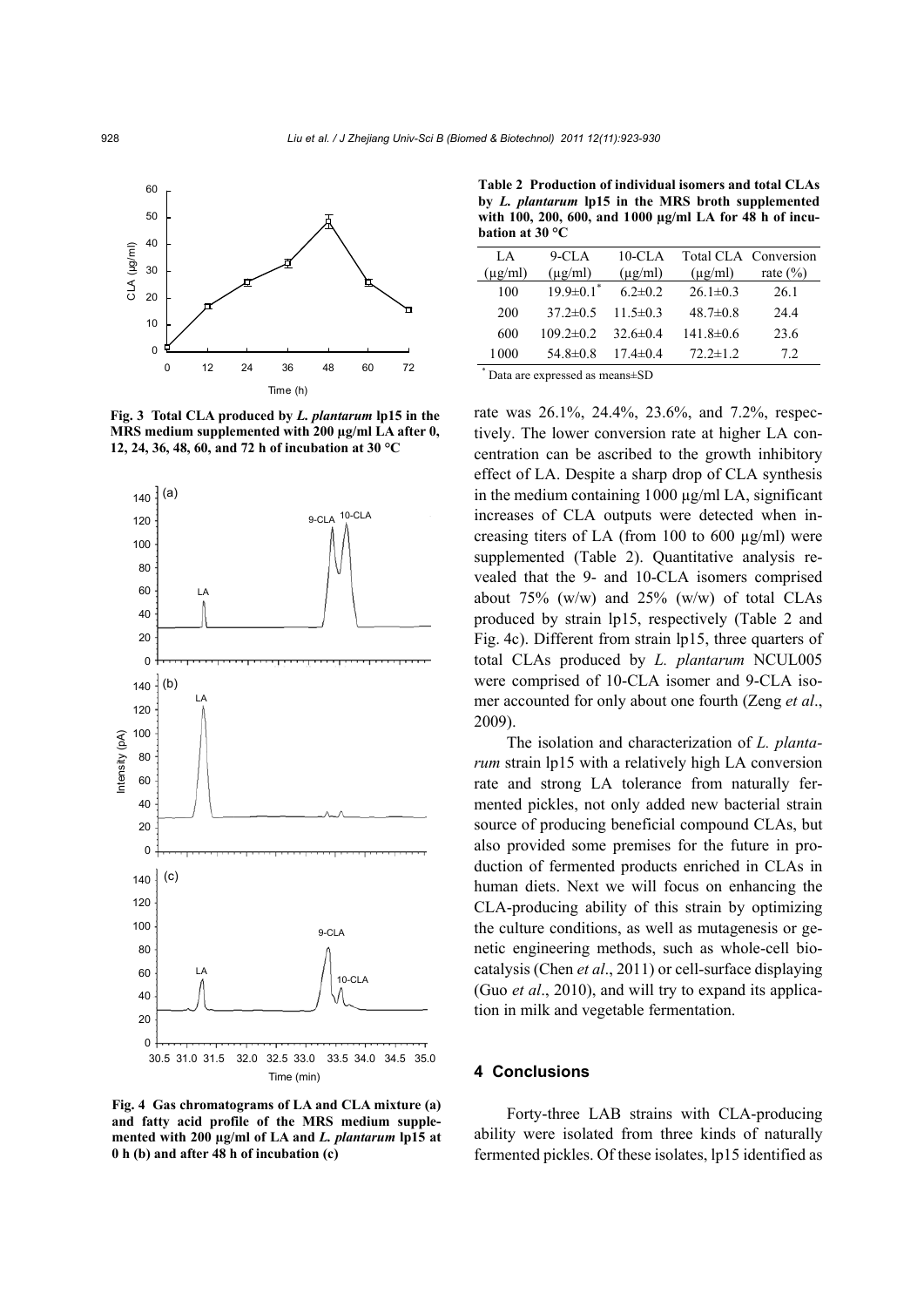*L. plantarum* exhibited the highest CLA yield. Strain lp15 also displayed a relatively high LA tolerance and its growth was almost unaffected in the presence of high levels of LA (600 µg/ml). Under our culture conditions, the maximum amount of CLAs  $(48.7 \mu g/ml)$ produced by strain lp15 was detected at 48 h of incubation in the MRS broth containing 200 µg/ml LA. The total CLA production of strain lp15 supplemented with different concentrations of LA (100, 200, 600, and 1000 µg/ml) ranged from 26.1 to 141.8 µg/ml in which the two CLA isomers (9-CLA and 10-CLA) were detected and more than  $75\%$  (w/w) of these isomers was 9-CLA. The corresponding conversion rate varied from 26.1% to 7.2% and a relatively high conversion rate was observed when lower LA was supplemented. The *L. plantarum* strain lp15 showing robust LA tolerance and high conversion rate is a valuable candidate that can be explored to enhance the CLA contents in fermented food products.

#### **References**

- Alonso, L., Cuesta, E.P., Gilliand, S.E., 2003. Production of free conjugated linoleic acid by *Lactobacillus acidophilus* and *Lactobacillus casei* of human intestinal origin. *J*. *Dairy Sci*., **86**(6):1941-1946. [doi:10.3168/jds.S0022- 0302(03)73781-3]
- Aymerich, T., Martın, B., Garriga, M., Hugas, M., 2003. Microbial quality and direct PCR identification of lactic acid bacteria and nonpathogenic staphylococci from artisanal low-acid sausages. *Appl*. *Environ*. *Microbiol*., **69**(8):4583-4594. [doi:10.1128/AEM.69.8.4583-4594.2003]
- Barrett, E., Ross, R.P., Fitzgerald, G.F., Stanton, C., 2007. Rapid screening method for analyzing the conjugated linoleic acid production capabilities of bacterial cultures. *Appl*. *Environ*. *Microbiol*., **73**(7):2333-2337. [doi:10. 1128/AEM.01855-06]
- Benjamin, S., Spener, F., 2009. Conjugated linoleic acids as functional food: an insight into their health benefits. *Nutr*. *Metab*., **6**:36. [doi:10.1186/1743-7075-6-36]
- Bhattacharya, A., Banu, J., Rahman, M., Causey, J., Fernandes, G., 2006. Biological effects of conjugated linoleic acids in health and disease. *J*. *Nutr*. *Biochem*., **17**(12):789-810. [doi:10.1016/j.jnutbio.2006.02.009]
- Carmen Collado, M., Hernandez, M., 2007. Identification and differentiation of *Lactobacillus*, *Streptococcus* and *Bifidobacterium* species in fermented milk products with bifidobacteria. *Microbiol*. *Res*., **162**(1):86-92. [doi:10.1016/ j.micres.2006.09.007]
- Chen, M.L., Guo, Q., Wang, R.Z., Xu, J., Zhou, C.W., Ruan, H., He, G.Q., 2011. Construction of the yeast whole-cell *Rhizopus oryzae* lipase biocatalyst with high activity. *J. Zhejiang Univ.-Sci. B (Biomed. & Biotechnol.)*, **12**(7): 545-551. [doi:10.1631/jzus.B1000258]
- Chouinard, P.Y., Corneau, L., Butler, W.R.. Chilliard, Y., Drackley, J.K., Bauman, D.E., 2001. Effect of dietary lipid source on conjugated linoleic acid concentrations in milk fat. *J*. *Dairy Sci*., **84**(3):680-690. [doi:10.3168/jds. S0022-0302(01)74522-5]
- Chung, S.H., Kim, I.H., Park, H.G., Kang, H.S., Yoon, C.S., Jeong, H.Y., Choi, N.J., Kwon, E.G., Kim, Y.J., 2008. Synthesis of conjugated linoleic acid by human-derived *Bifidobacterium breve* LMC 017: utilization as a functional starter culture for milk fermentation. *J*. *Agric*. *Food Chem*., **56**(9):3311-3316. [doi:10.1021/jf0730789]
- Churruca, I., Fernandez-Quintela, A., Portillo, M.P., 2009. Conjugated linoleic acid isomers: differences in metabolism and biological effects. *Biofactors*, **35**(1):105-111. [doi:10.1002/biof.13]
- Coakley, M., Ross, R.P., Nordgren, M., Fitzgerald, G., Devery, R., Stanton, C., 2003. Conjugated linoleic acid biosynthesis by human-derived *Bifidobacterium* species. *J*. *Appl*. *Microbiol*., **94**(1):138-145. [doi:10.1046/j.1365-2672. 2003.01814.x]
- Donovan, D.C., Schingoethe, D.J., Baer, R.J., Ryali, J., Hippen, A.R., Franklin, S.T., 2000. Influence of dietary fish oil on conjugated linoleic acid and other fatty acids in milk fat from lactating dairy cows. *J*. *Dairy Sci*., **83**(11): 2620-2628. [doi:10.3168/jds.S0022-0302(00)75155-1]
- Drosinos, E.H., Paramithiotis, S., Kolovos, G., Tsikouras, I., Metaxopoulos, I., 2007. Phenotypic and technological diversity of lactic acid bacteria and staphylococci isolated from traditionally fermented sausages in southern Greece. *Food Microbiol*., **24**(3):260-270. [doi:10.1016/j.fm.2006. 05.001]
- Feitoza, A.B., Pereira, A.F., da Costa, N.F., Ribeiro, B.G., 2009. Conjugated linoleic acid (CLA): effect modulation of body composition and lipid profile. *Nutr*. *Hosp*., **24**(4): 422-428.
- Guo, Q., Zhang, W., Ma, L.L., Chen, Q.H., Zhang, H.B., Ruan, H., He, G.Q., 2010. A food industrial arming yeast expressing β-1,3-1,4-glucanase with enhanced thermal stability. *J. Zhejiang Univ.-Sci. B (Biomed. & Biotechnol.)*, **11**(1):41-51. [doi:10.1631/jzus.B0900185]
- Ha, Y.L., Grimm, N.K., Pariza, M.W., 1987. Anticarcinogens from fried ground beef: heat-altered derivatives of linoleic acid. *Carcinogenesis*, **8**(12):1881-1887. [doi:10. 1093/carcin/8.12.1881]
- Halade, G.V., Rahman, M.M., Fernandes, G., 2009. Effect of CLA isomers and their mixture on aging C57BI/6J mice. *Eur*. *J*. *Nutr*., **48**(7):409-418. [doi:10.1007/s00394-009- 0029-7]
- Hayek, M.G., Han, S.N., Wu, D.Y., Watkins, B.A., Meydani, M., Dorsey, J.L., Smith, D.E., Meydani, S.N., 1999. Dietary conjugated linoleic acid influences the immune response of young and old C57BL/6NCrlBR mice. *J*. *Nutr*., **129**(1):32-38.
- Inoue, N., Nagao, K., Hirata, J., Wang, Y.M., Yanagita, T., 2004. Conjugated linoleic acid prevents the development of essential hypertension in spontaneously hypertensive rats. *Biochem*. *Biophys*. *Res*. *Commun*., **323**(2):679-684. [doi:10.1016/j.bbrc.2004.08.139]